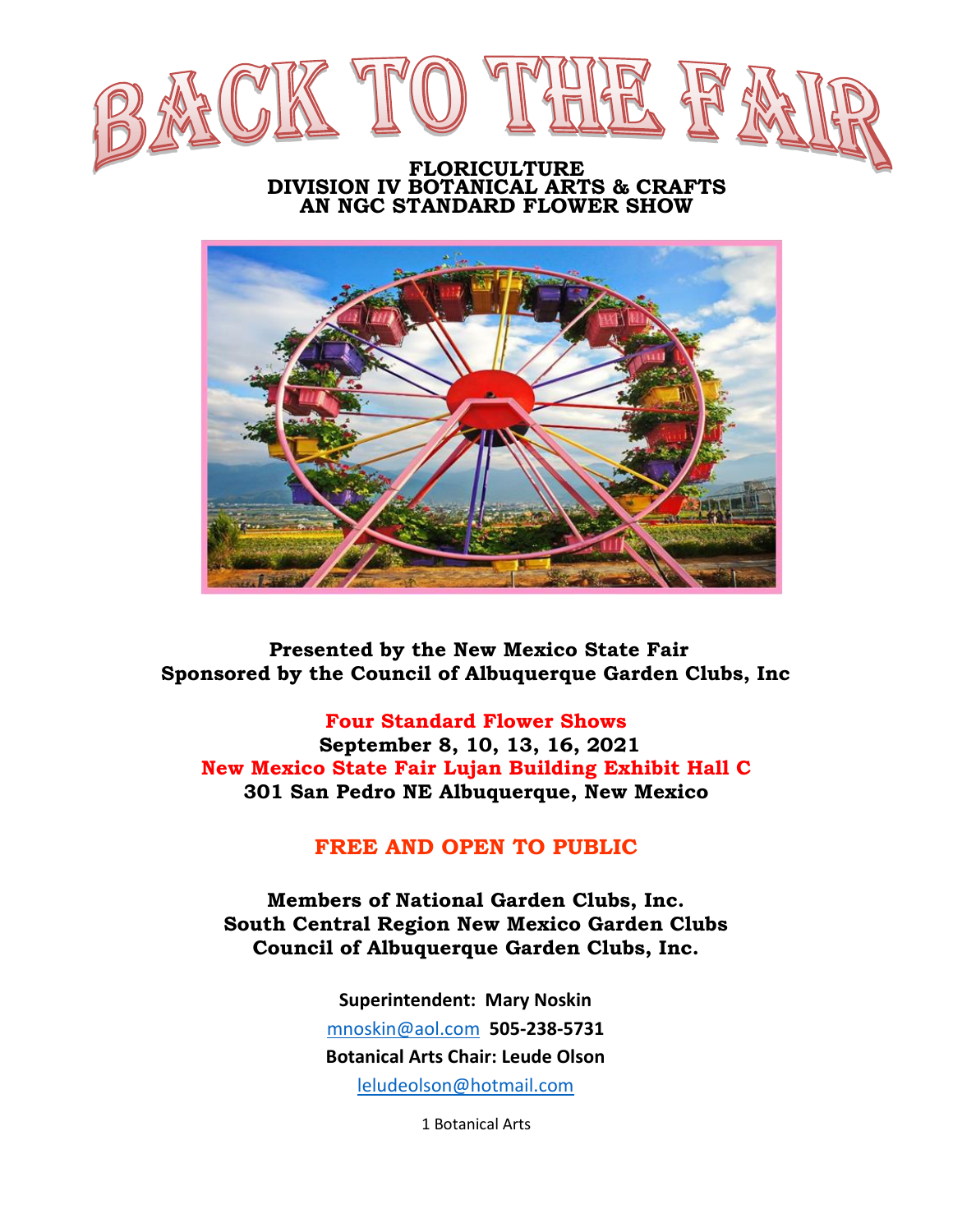#### **Division IV**

#### **Botanical Arts and Crafts Rules**

- 1. All Botanical Arts Horticulture, Design, and Artistic Crafts exhibits must contain some plant material.
- 2. No artificial plant material is permitted in any exhibit.
- 3. The Scale of Points for Judging Botanical Arts Horticulture Section A, Design Section B, and Artistic Crafts Section C are listed in the *Handbook for Flower Shows, 2017 Edition,* Chapter 14.
- 4. The rules for Botanical Arts Horticulture Section A are printed in the *Handbook for Flower Shows, 2017 Edition,* Chapter 10.
- 5. General Guidelines for the Design Division apply, including a card listing all plant material used in the design. *Handbook for Flower Shows, 2017 Edition,* Chapter 10.
- 6. The rules for Botanical Arts and Crafts Section C are printed in the *Handbook for Flower Shows, 2017 Edition*, Chapter 10.



Wild Rase - Rasa baurgeauiana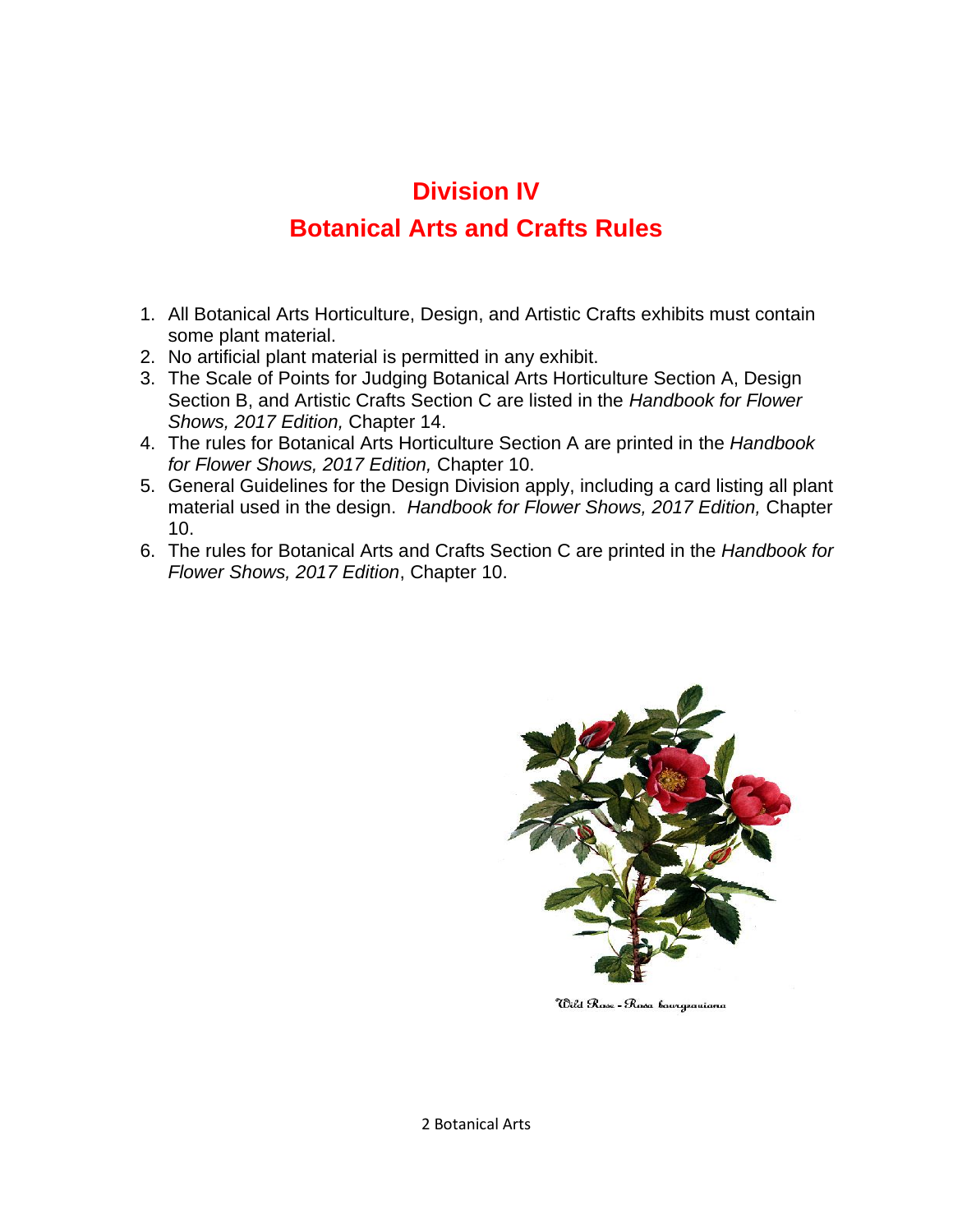## **"Division IV – Botanical Arts Horticulture**  "Back to the Fair" **Section A – "Meet Me at the Fair" Classes 1-3**

**Botanical Arts Horticulture.** All exhibits must be correctly named by the binomial or currently accepted scientific designation. No artificial plant material is permitted. All exhibits must be in grown by the exhibitor for a period: (1) Container-Grown Miniature Garden (Class 1) – for at least six (6) weeks; (2) Arboreal (Class 2) – for at least six (6) months; and (3) Dried and Preserved Specimens (Class 3) – no set length of time. Exhibits in this Section are eligible for the **State Fair Botanical Arts Horticulture Award** and one (1) **State Fair Special Award**. Exhibits may not exceed 24" in diameter. This is an open class – anyone may enter.

**Class 1. "Clown Around" – A Container-Grown Miniature Garden**. A miniature landscape/scene, such as a Fairy Garden, diorama, etc. All types of accessories permitted. Emphasis is not necessarily on plant material, but some live plant material/s must be included. Each specimen must be correctly and clearly labeled with the current scientific designation and in a manner to clearly identify the specimen's location in the garden. This may be done on a single chart or individual placards. (*NGC Handbook for Flower Shows, 2017 Edition*, page 92).Judged by the Combination Plantings Scale of Points.

**Class 2. "Mutton Busting"– Arboreal –** Naturally, large branches. Specimens which do not show the beauty of mature form within the 30" limit allowed in the Horticulture Division. Maximum length allowed is 42". Exhibits will be hung on a vertical trellis; hooks for hanging will be provided by the Committee. Each Exhibit must be correctly named by the binomial name or currently accepted scientific designation. (*NGC Handbook for Flower Shows, 2017 Edition*, page 91). Judged by the Horticulture Scale of Points.

**Class 3. "Barrel Racing" – Dried and Preserved Specimens**. Exhibit must be correctly named by its binomial or currently accepted scientific designation. No additional embellishments (dyes, glitter, spray paint, or manipulation such as cutting or twisting) permitted. Material such as Petal-Proof©, Super Surface Sealant©, or hairspray are permitted to prevent shattering of fragile seed heads, etc*.* Exhibits will be placed on a table draped with a black cloth. Exhibitors are responsible for staging. *(NGC Handbook for Flower Shows, 2017 Edition*, page 92). Judged by the Horticulture Scale of Points.

- (a) Foliage
- (b) Flowers
- (c) Seedpods/seed heads
- *(d)* Gourds
- (e) Glycerinized or skeletonized plant material
- (f) Pressed plant material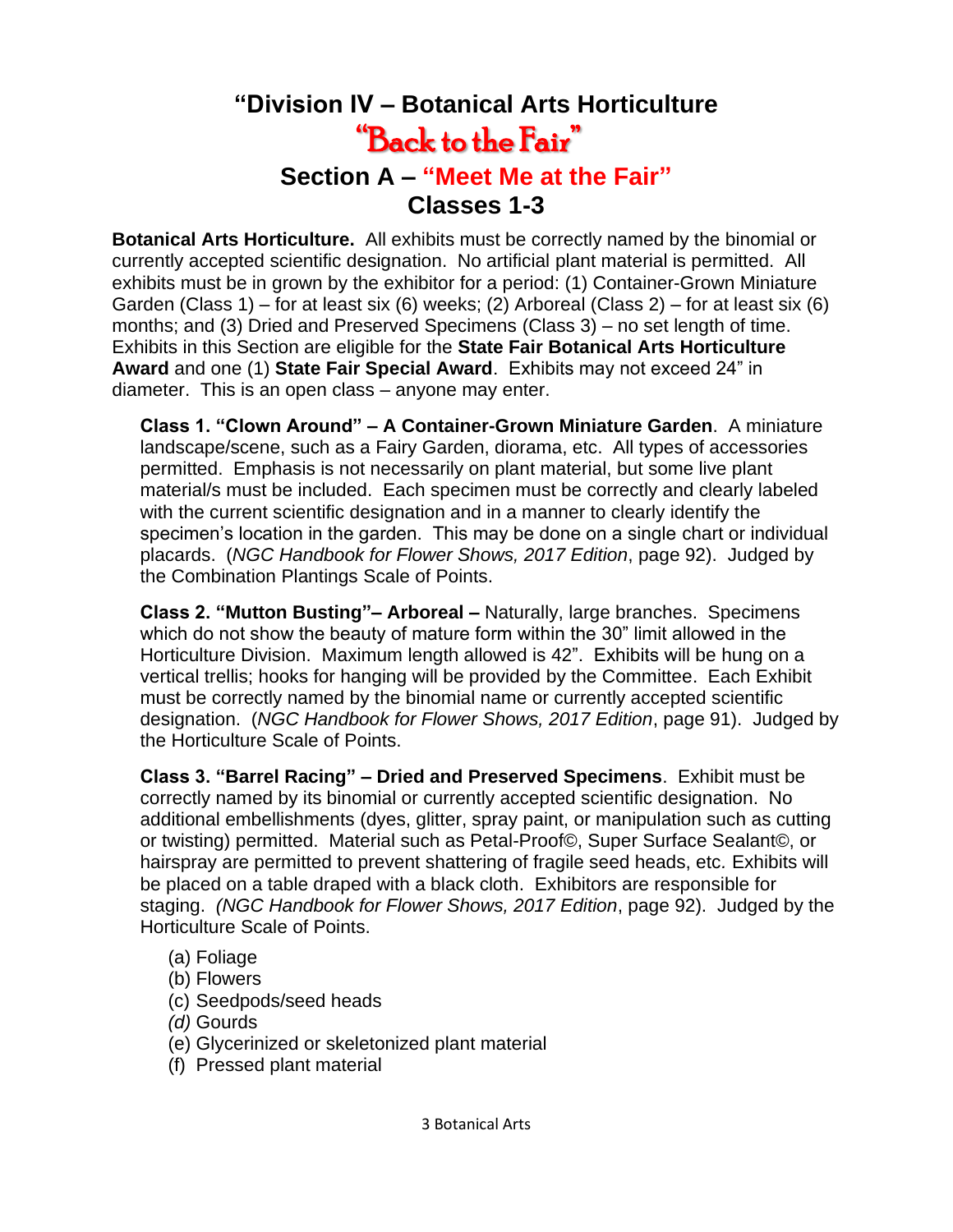## **Division IV Botanical Arts Botanical Design** "Back to the Fair" **Section B – "Exhibits at the Fair" Class 4-6**

**Botanical Arts Design**. All exhibits must include a card listing all plant material used in the design. All exhibits must contain some plant material. No artificial plant material permitted in any exhibit. All exhibits must follow general guidelines for the Design Division II. To educate the public, all plant material used in the design must be identified on a 3"x5" card provided by the Exhibitor. Botanical and/or common name acceptable. A brief interpretation of the design may be included on the card. Judged by the Design Scale of Points. Designs in this Section are eligible for the **State Fair Botanical Arts Design Award**  and one (1) **State Fair Special Award**. This is an open class – anyone may enter.

**"Isn't it Fun" -** A wreath which will be hung on a vertical trellis. The Committee will provide hanging hooks for attachment. Wreath cannot exceed 30" in diameter. *NGC Handbook for Flower Shows, 2017 Edition,* page 93.

**Class 4. "The Fair Is Here"** – All Fresh

- **Class 5. "The Fair has Sprung"** Designer's Choice
- **Class 6. "Can't Beat the Fair"** All Dried